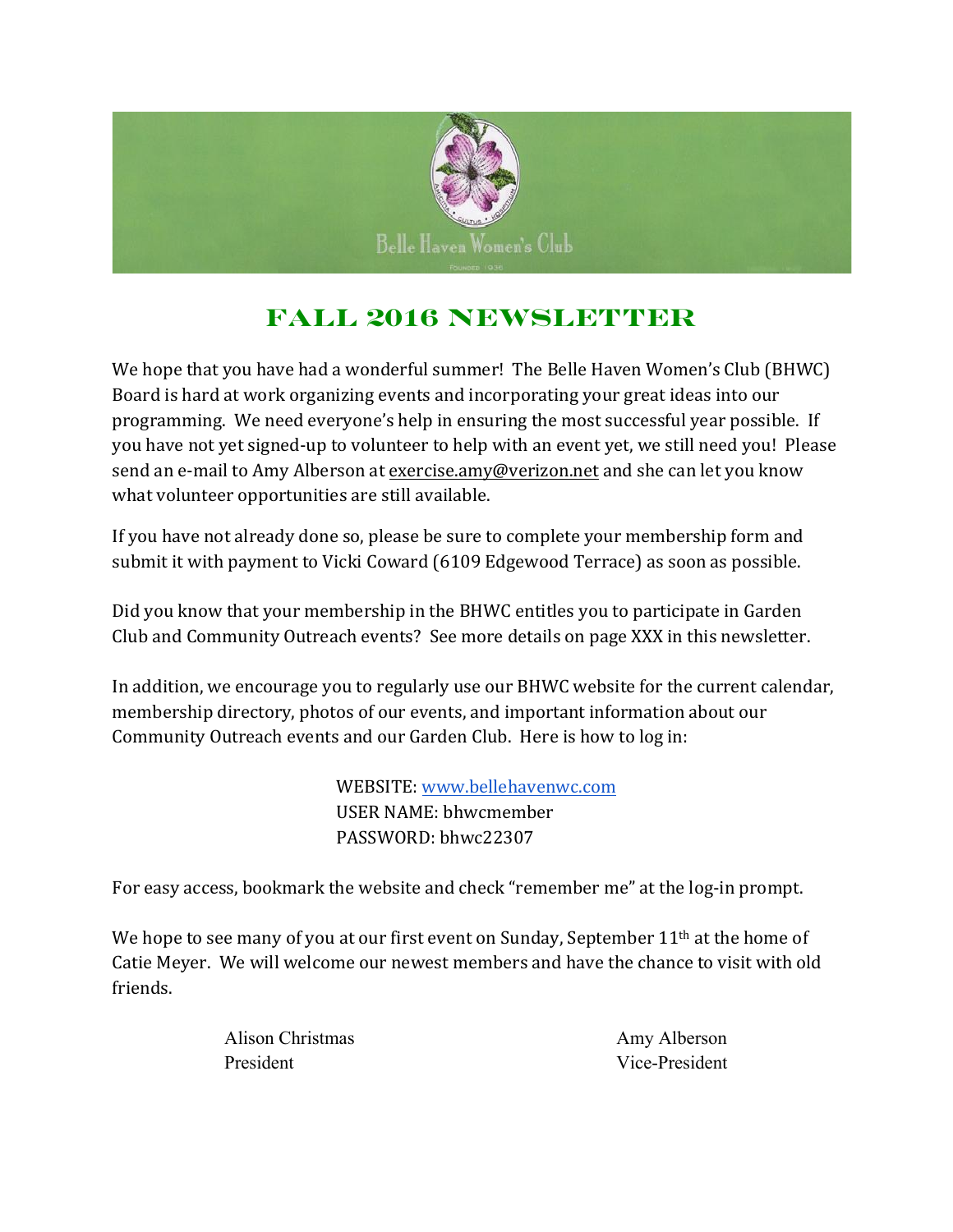## **Congratulations to our new 2016-2017 Board Officers, as well as Section and Committee Chairs!**

| President                       | <b>Alison Christmas</b>         |
|---------------------------------|---------------------------------|
| Vice-President                  | Amy Alberson                    |
| Treasurer                       | <b>Betsy Regnell</b>            |
| <b>Communications Secretary</b> | Kristyn Burnett                 |
| Recording Secretary             | Lura Nell Mitchell              |
| <b>President Emeritus</b>       | <b>Burson Snyder</b>            |
|                                 | <b>Section Chairs</b>           |
| <b>Community Outreach</b>       | Susan Golightly and Fran Rice   |
| Garden Club                     | Eleni Silverman                 |
|                                 | <b>Committee Chairs</b>         |
| Finance                         | Laura Lawler                    |
| Membership                      | Bethann Horey and Vicki Coward  |
| Parliamentarian                 | Christine Washington            |
| Publicity                       | Jennifer Jacobs                 |
| Historian & Archivist           | <b>Betty Demarest</b>           |
| <b>BHCA</b> Liaison             | Vicki Coward                    |
| Cookbook                        | <b>Christine Corcoran Stark</b> |
| Web Administrator               | Eleni Silverman                 |
| Photographer                    | Susan Hunt                      |

Photographer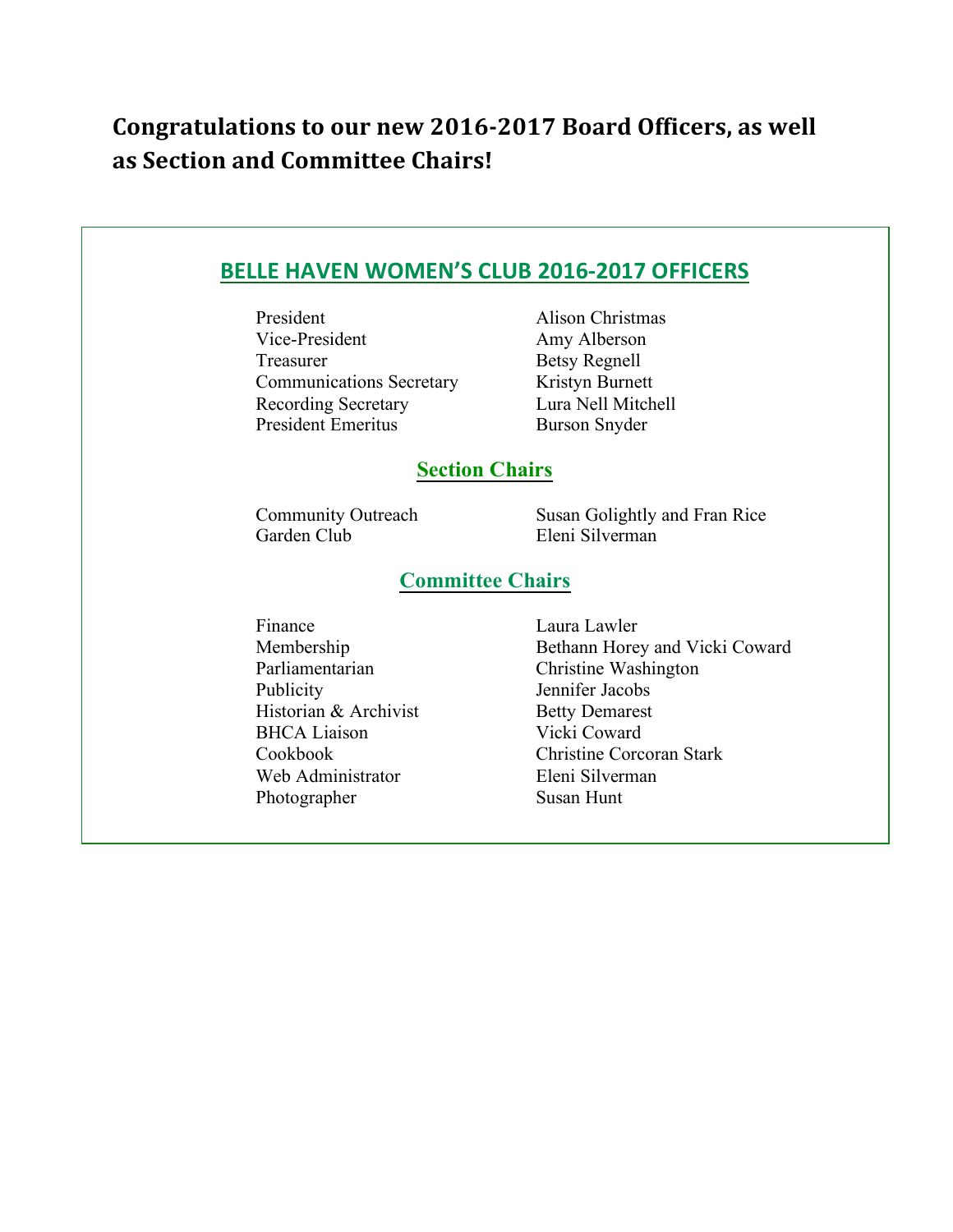# Fall Calendar

#### September 2016

**Tuesday, Sept. 6 Board Meeting**

7:00 p.m. At the home of Laura Lawler

**Sunday, Sept. 11** Welcome Back Wine and Cheese 5:30 - 7:30 p.m. At the home of Catie Meyer *Chaired by: Landon Holden*

#### THE BELLE HAVEN WOMEN'S CLUB

# annual welcome back wine and cheese

SUNDAY, SEPTEMBER 11th

 $5:30 - 7:30$ pm AT THE HOME OF CATIE MEYER **6319 OLMI LANDRITH DRIVE** 

This is a great opportunity to see friends and meet our new neighbors

Please bring a bottle of wine to share

RSVP by September 1st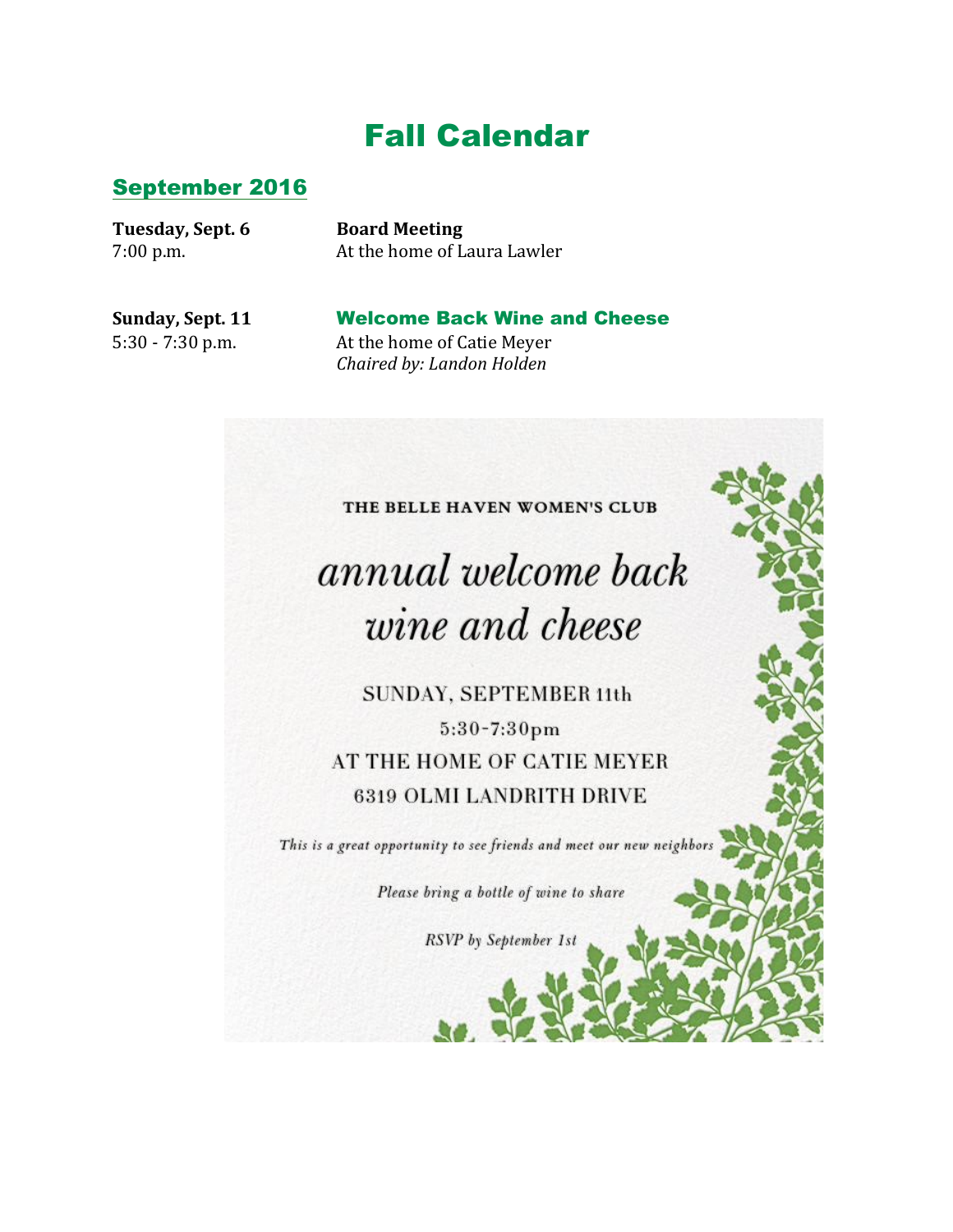#### **September (Continued):**

| Tuesday, Sept. 13<br>$9:00$ a.m.                     | <b>Community Outreach Meeting</b><br>At the home of Fran Rice<br>Speaker: Kelly Rupp, Veterans' Project                  |
|------------------------------------------------------|--------------------------------------------------------------------------------------------------------------------------|
| <b>Monday, Sept. 19</b><br>$11:00$ a.m. $-1:00$ p.m. | <b>Washington Opera Costume Tour</b><br>6925 Willow Street, N.W.<br>Washington, D.C. 20012                               |
| Tuesday, Sept. 20<br>$7:00$ p.m.                     | <b>Garden Club Meeting</b><br>"Gardening in the Shade"<br>Guest Speaker: Anne Alexander<br>At the home of Betty Demarest |

#### **October 2016**

| Monday, Oct. 3 | <b>Board Meeting</b>           |
|----------------|--------------------------------|
| $7:00$ p.m.    | At the home of Susan Golightly |

| Tuesday, Oct. 11 | <b>Community Outreach Meeting</b>           |
|------------------|---------------------------------------------|
| $10:00$ a.m.     | Assemble bears for Penn Daw Fire Department |
|                  | Location: TBD                               |

**Saturday, Oct. 15** Blocktail Party *Chaired by: Kara Cosby, Lisa Lawrence and Alicia Keller* . Radcliff Cul-de-sac

**Tuesday, Oct. 18 Garden Club Organizational Meeting** 10:00 a.m. Home of Eleni Silverman

#### **Monday, Oct. 31 Halloween Parade and Pizza Party** . **Community Outreach: Coffee Collection and Donation of bears** *Chaired by: Maura Burchette and Gillian Maupin*

Fort Willard Circle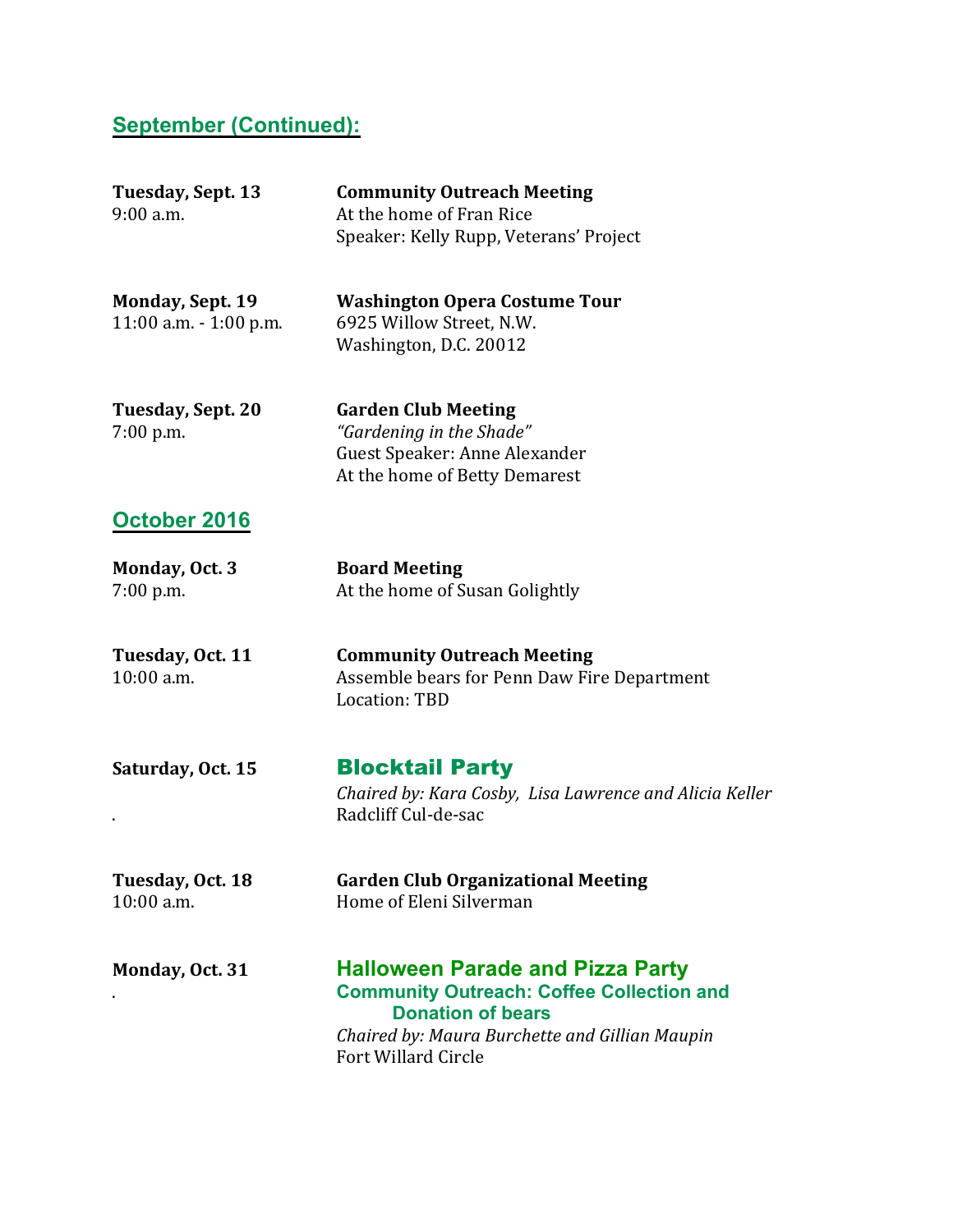### **Please Welcome Our New Neighbors**

Jens and Julia Witter 6200 Tally Ho Lane

Jorge and Andre Crochet 6003 Grove Drive

Bryan Wodarski and Heather Walsh 6041 Edgewood Terrace

Doug Drewry and Gillian Maupin 6016 Fort Hunt Road

Jim and Trudy Casson 6014 Fort Hunt Road

Alex Ryjik and Alexandria Davenport 1906 Belle Haven Road

Janice and Michael Lambert 6026 Edgewood Terrace

Vernon and Maria Kirby 6221 Arkendale Road

Tom and Megan Webster 2102 Foresthill Road

Ben and Tanis Herndon 6118 Vernon Terrace

Marty and Mariah McGuinness 2108 Foresthill Road

Rob and Becky Powell 6028 Fort Hunt Road

John and Sandy Muraca 6006 Grove Drive

Michael and Marcella Caldwell 6008 Grove Drive

John and Tara Stratton 6026 Woodmont Road

Bill and Inge Mahon 6044 Woodmont Road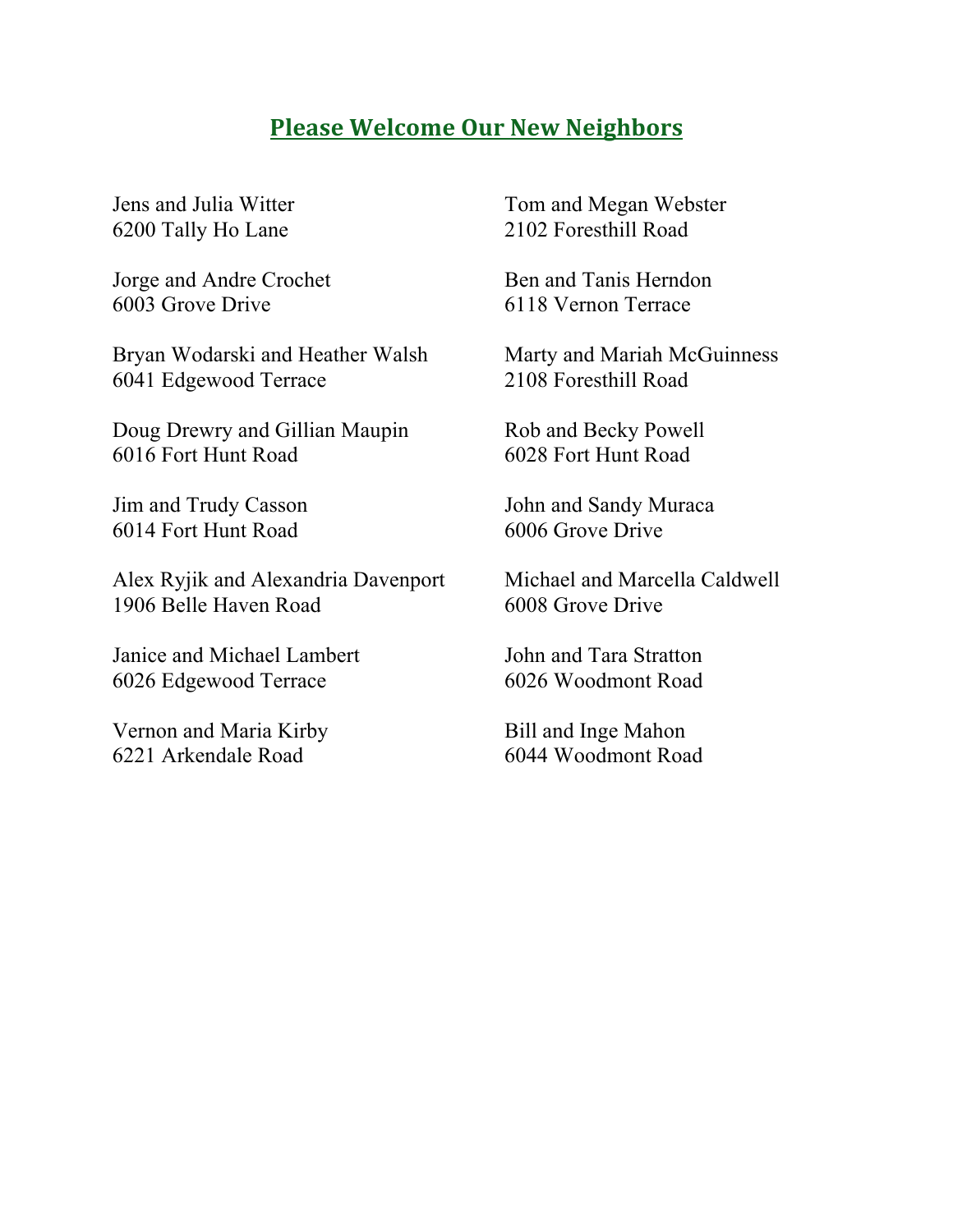# **Garden Club**

The Belle Haven Garden Club will meet for a rare evening meeting on September 20th at the home of Betty Demarest, 6117 Vernon Terrace. The meeting will begin at 7:00 p.m. and will feature speaker Anne Alexander, who will give a presentation on "Gardening in the Shade." **Space is limited to 20 participants so please send an e-mail to Eleni Silverman at: elenisilverman@gmail.com to reserve your spot today.**

*Save the date* for our last meeting during calendar year 2016: October 18 at 10:00 a.m. at the home of Eleni Silverman, 6022 Grove Drive. This meeting is very important, as we will set the venues for all upcoming Garden Club events in 2017 and elect officers. If you have any gardens you want to tour, or topics for speakers, October's meeting is the place to discuss your ideas.

If you'd like to be included in our Garden Club list serve, please email Eleni Silverman at elenisilverman@gmail.com. You can always go to the Belle Haven Garden Club website for information on upcoming events and general gardening material. Just click on this link (no passcodes or user names necessary):

https://bellehavengardenclub.com

## **Community Outreach**

Community Outreach has a busy agenda for 2016-2017. Our first meeting will be on Tuesday, September 13 at 10:00 a.m. at the home of Fran Rice, 6206 Arkendale Road. We have invited our neighbor, Kelly Rupp, to join us and discuss her work with the Veterans' Project. We will also review the calendar of events for the remainder of the year. Our committee plans to continue activities that support the animal shelter, UCM, Campagna Center, homeless shelter and Fire Department. Weekday and weekend help are both options! We will meet the second Tuesday of each month through May. These gatherings include breakfast and great camaraderie. Join us!

Fran Rice and Susan Golightly

## **Records & Archives News:**

A thorough review of the BHWC archive by Betty Demarest and Susan Golightly indicates that there are fewer Club records since 1990. Therefore, we initiated an oral history project to fill in the gaps. We interviewed past BHWC presidents that served over the past two and a half decades. We asked them about goals, accomplishments, important events, and changes during their tenures. The interview transcripts will become part of the archive and provide a more